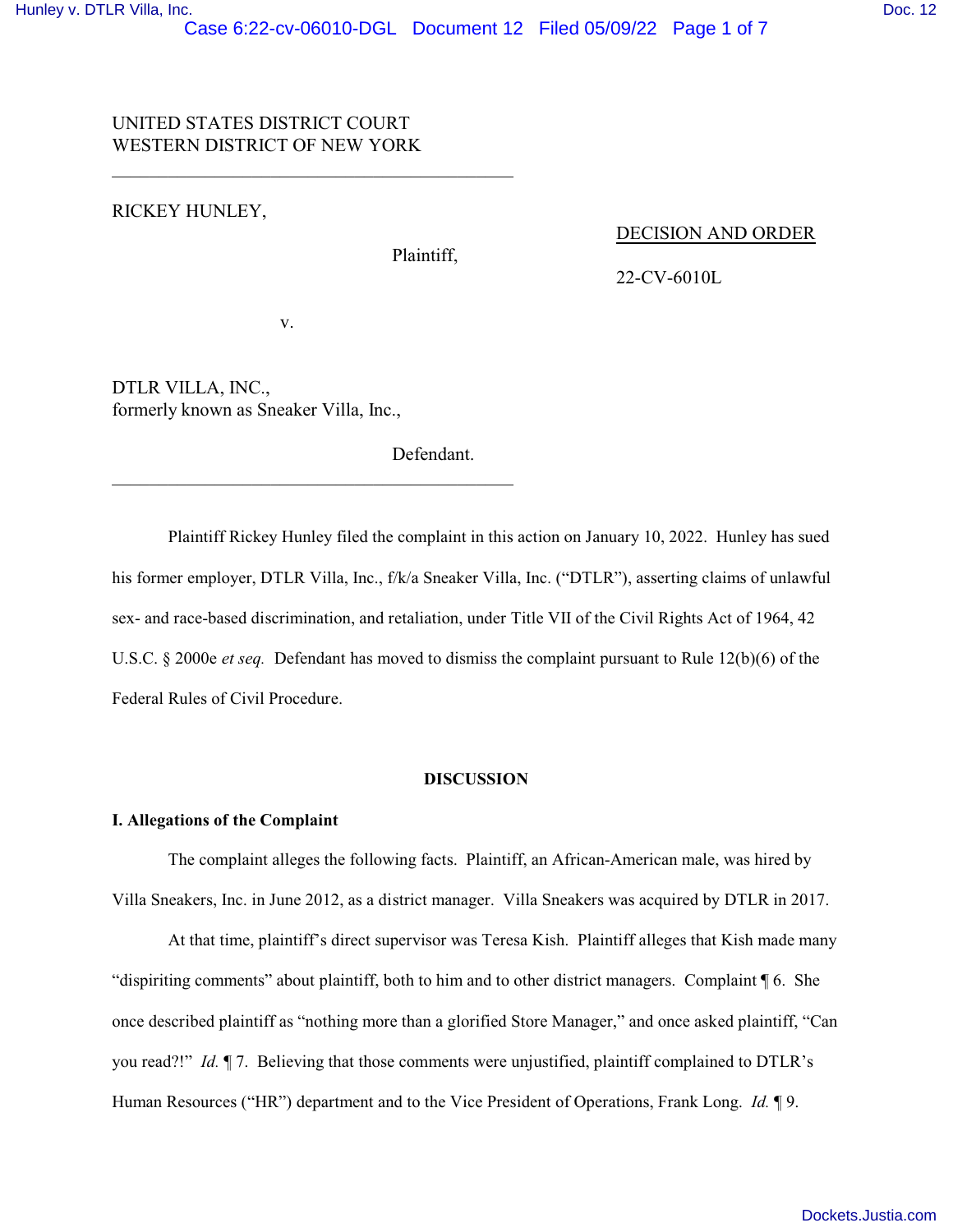# Case 6:22-cv-06010-DGL Document 12 Filed 05/09/22 Page 2 of 7

In June 2019, plaintiff was informed that he was being transferred to a different supervisor.

There are no allegations that plaintiff was given any reason for the change, but he alleges that this was a "clear admission" that defendant knew that Kish had been treating him in an unlawfully discriminatory manner. *Id.* ¶ 11.

Plaintiff alleges that immediately after his transfer, he put in a request for job training, because he had noticed that many other district managers were leaving the company, and he wanted to "be viewed as a valuable member of the DTLR team." *Id.* ¶ 1. Plaintiff was never approved for job training, although other district managers were.

At some point in 2019, plaintiff noticed that defendant had not been making required contributions to his 401k account. He raised the issue with HR and with Frank Long, and was told that "other employees were experiencing the same issue," but the problem was not corrected. "[M]onths later," plaintiff demanded that DTLR pay him for the "missing" contributions. *Id.* ¶ 19. The complaint does not state whether that happened.

In October 2020, plaintiff was issued a "final written notice" after an incident involving his discipline of a store manager. Plaintiff alleges that he had issued a disciplinary "write-up" because the store manager had sold merchandise prior to its release date. An HR representative asked plaintiff to change some specific wording in the write-up, which he did.

Another incident occurred (no date is alleged) in which a male DTLR employee falsely accused plaintiff of sexual harassment. Plaintiff alleges that this employee had a grudge against plaintiff because the employee did not like the shifts that plaintiff had scheduled the employee to work. DTLR investigated the complaint and found that plaintiff had not engaged in any inappropriate behavior. *Id.* ¶ 26.

This was followed by another complaint of sexual harassment, this time from a female employee. Plaintiff alleges that this complaint was also false, and that defendant conducted a biased, sham

-2-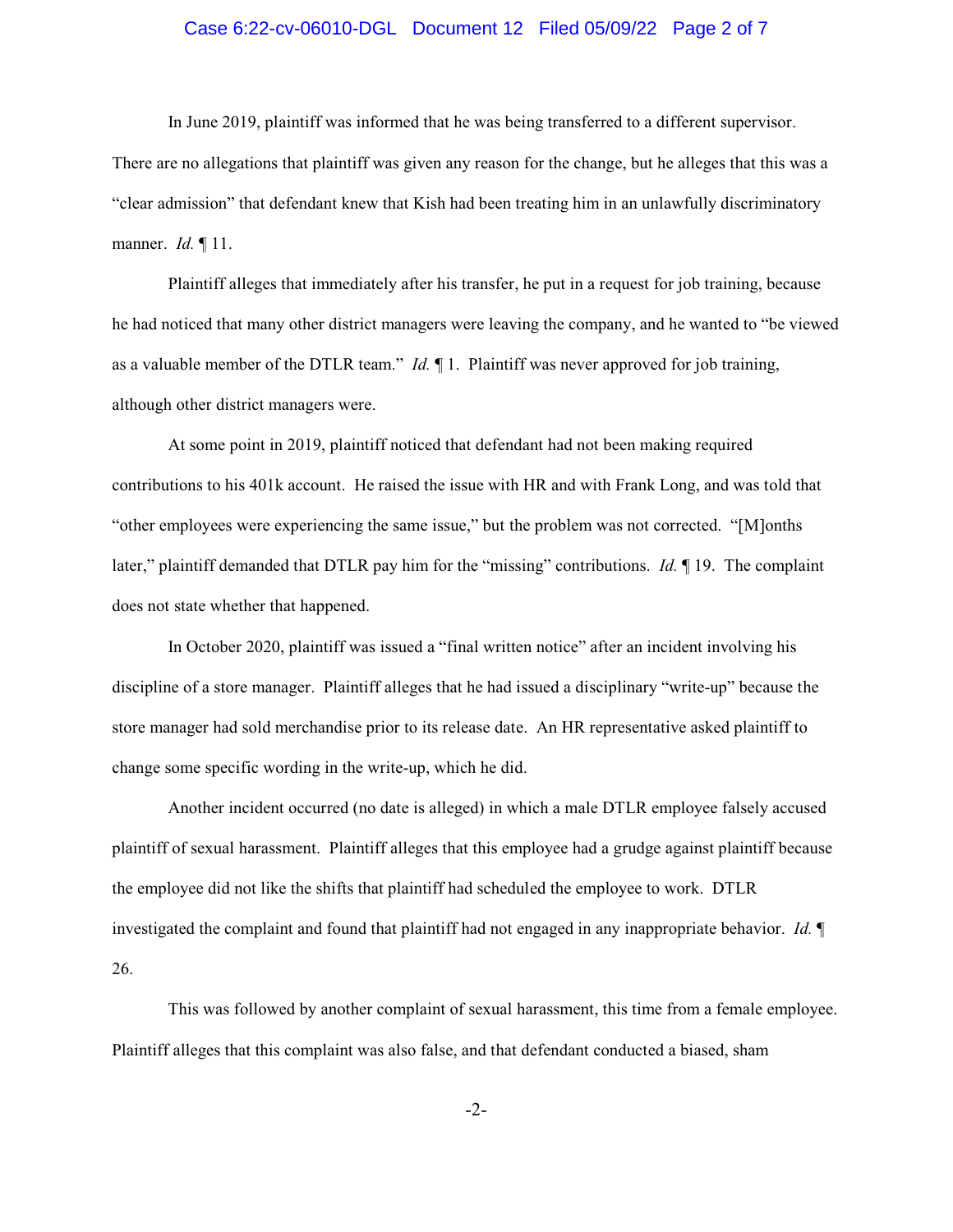## Case 6:22-cv-06010-DGL Document 12 Filed 05/09/22 Page 3 of 7

investigation to create a pretext for his dismissal. Although the complaint does not expressly allege this, it appears that plaintiff was terminated on or about December 2, 2020, since that is alleged to be the date of defendant's most recent discriminatory act. *Id.* ¶ 11.

Based on these allegations, plaintiff asserts three claims under Title VII: (1) sex discrimination; (2) race discrimination; and (3) unlawful retaliation.

#### **II. Legal Standard**

In deciding a motion to dismiss under Fed. R. Civ. Proc. 12(b)(6) for failure to state a cause of action, a court should "draw all reasonable inferences in [a plaintiff's] favor, assume all well-pleaded factual allegations to be true, and determine whether they plausibly give rise to an entitlement to relief." *Faber v. Metro. Life Ins. Co.*, 648 F.3d 98, 104 (2d Cir. 2011) (internal quotation marks omitted). "In evaluating a motion to dismiss, the Court's consideration is generally limited to the pleadings, and to any documents attached or incorporated therein by reference." *English v. Bayer Corp.*, 468 F.Supp.3d 573, 578 (W.D.N.Y. 2020).

In applying that standard, the court's task is not to decide whether there might be some conceivable set of facts, consistent with the plaintiff's allegations, that would support a claim. The question for the court is whether the complaint contains sufficient factual matter to "state a claim to relief that is plausible on its face." *Bell Atl. Corp. v. Twombly*, 550 U.S. 544, 570 (2007)). "A claim has facial plausibility when the plaintiff pleads factual content that allows the court to draw the reasonable inference that the defendant is liable for the misconduct alleged." *Ashcroft v. Iqbal*, 556 U.S. 662, 678 (2009).

This "plausibility standard is not akin to a probability requirement, but it asks for more than a sheer possibility that a defendant has acted unlawfully." *Id.* (quotations omitted). "Moreover, while at [the motion to dismiss] stage the court must accept as true all factual allegations in the complaint and

-3-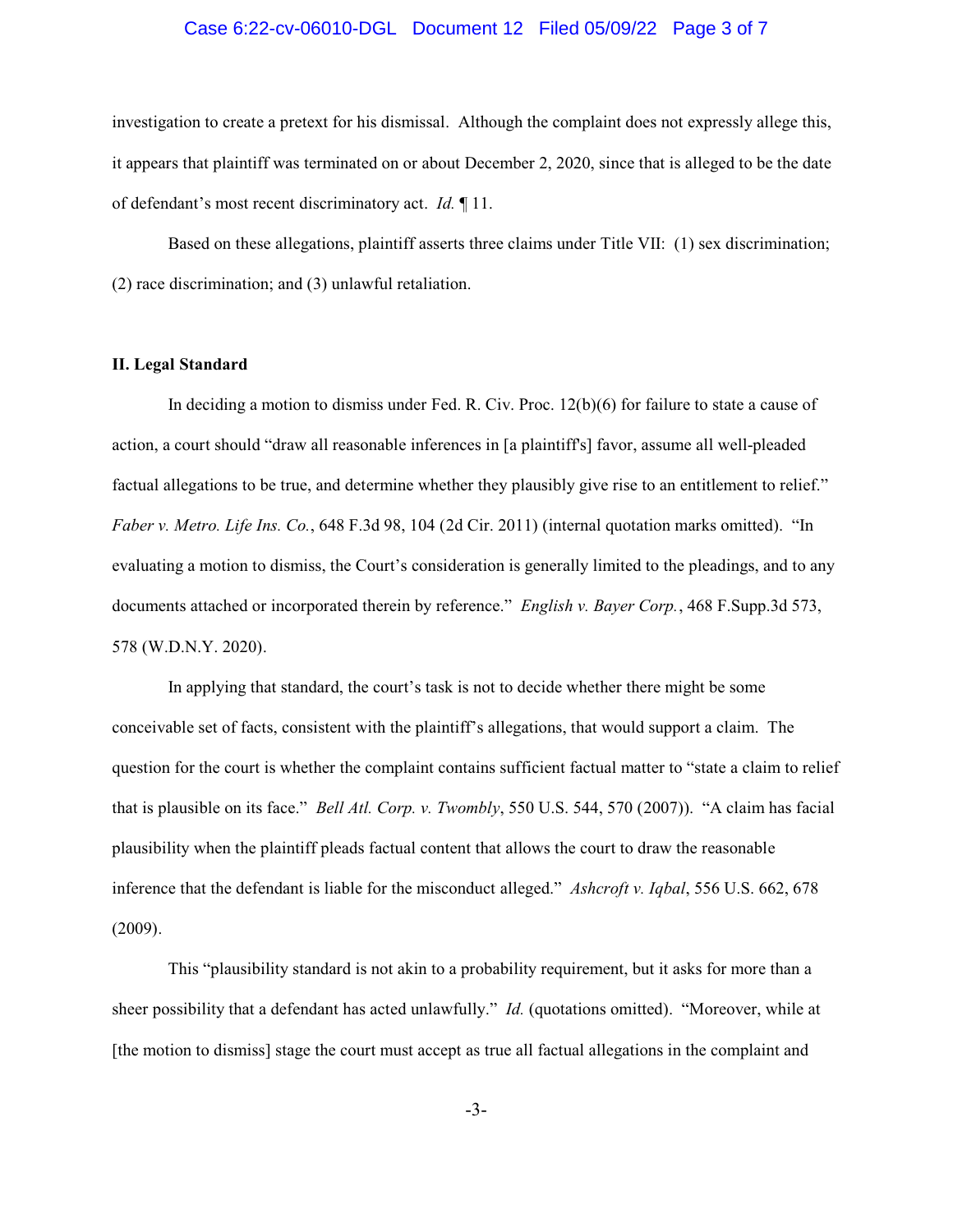# Case 6:22-cv-06010-DGL Document 12 Filed 05/09/22 Page 4 of 7

draw all reasonable inferences in favor of the plaintiff, at the same time, 'legal conclusions, deductions or opinions couched as factual allegations [need not be accorded] a presumption of truthfulness.'" *Mohnkern v. Equifax Information Systems, LLC*, No. 19-CV-6446, 2021 WL 5239902, at \*2 (W.D.N.Y. Nov. 10, 2021) (quoting *In re NYSE Specialists Sec. Litig*., 503 F.3d 89, 95 (2d Cir. 2007) (Sotomayor, J.)).

#### **III. Analysis**

Applying those standards here, it is plain that the complaint falls far short of stating a facially viable claim, under any of the legal theories asserted. Plaintiff has done little more than allege in conclusory fashion the bare elements of his claims, based on factual allegations that do not plausibly support the claims.

Plaintiff's claims suffer from multiple defects, foremost among which is that there are no facts alleged that tend to show that plaintiff's sex or race, or his complaints about certain matters, had anything to do with his termination or any other allegedly adverse job action. Even giving them a generous construction, plaintiff's allegations boil down to this: he is a black male; as least one of his supervisors was female; and he experienced some problems during his employment, leading up to and including his termination.

The law is clear, though, that a Title VII plaintiff must allege more than that. "Simply being a member of a protected class, without something more to link that status to the action in question, is not enough to raise a reasonable inference of discriminatory animus." *Cole v. Board of Trustees of Northern Ill. Univ.*, 838 F.3d 888, 900 (7<sup>th</sup> Cir. 2016). *See also Canady v. Union 1199/SEIU*, 527 F.Supp.3d 515, 516 (W.D.N.Y. 2021) ("simply falling into a protected category is not enough"); *Perry v. County of Westchester*, No. 06-CV-3000, 2008 WL 11438085, at \*17 (S.D.N.Y. Mar. 31, 2008) ("Plaintiff's membership in a protected class in and of itself does not establish discriminatory animus"). Likewise,

-4-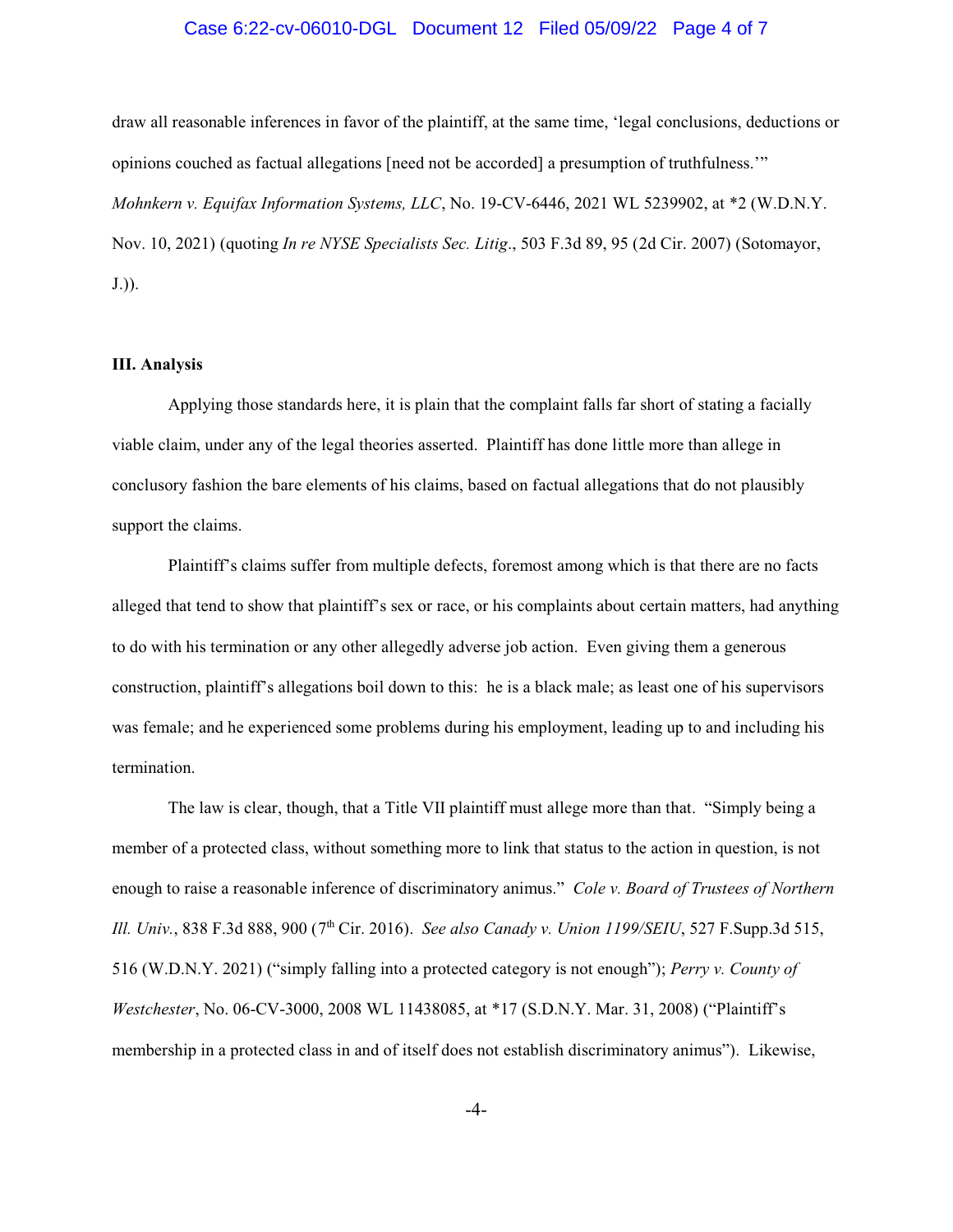## Case 6:22-cv-06010-DGL Document 12 Filed 05/09/22 Page 5 of 7

the fact that an employee complained about *somethin*g at some point, without more, does not plausibly suggest that any subsequent adverse actions were retaliatory. *See Cole*, 838 F.3d at 901 (plaintiff's "membership in a protected class, without anything more, is not enough to transform his general complaint about improper workplace practices into a complaint opposing race discrimination").

In none of the incidents or problems alleged is there any indication that plaintiff's race, sex or protected activity was a factor. Kish, a woman, apparently criticized plaintiff on at least one occasion, perhaps less than tactfully. But "Title VII does not set forth a general civility code for the American workplace," *Redd v. N.Y.S. Div. of Parole*, 678 F.3d 166, 176 (2d Cir. 2012) (internal quote omitted), and absent allegations suggesting unlawful animus–which are completely lacking here–that does not give rise to a Title VII claim.

Plaintiff's assertion that his transfer to a different supervisor in June 2019 is a "clear admission" by DTLR that Kish, as DTLR's agent, had unlawfully discriminated against plaintiff, *see* Complaint ¶ 11, is clearly meritless. There are any number of reasons why DTLR might have made that decision, and since there is not a single fact alleged indicating that any unlawful animus was at work, plaintiff's conclusory allegation that this amounted to an "admission" of such fails to meet the plausibility test recited above.

There are also wide gaps, temporal and otherwise, between plaintiff's complaints and his eventual termination. He alleges that he complained about Kish's "harassing and discriminatory comments" in the spring of 2019. He was terminated in December 2020. At that point, he had been working under a different supervisor for roughly a year and a half. That temporal gap and the fact that Kish is not alleged to have played any role in the decision to terminate plaintiff significantly weakens any inference of discriminatory or retaliatory animus. *See Farooq v. City of New York*, No. 20-3185, 2022 WL 793117 at \*4 (2d Cir. Mar. 16, 2022) (finding that a five-month gap, standing alone, is insufficient to

-5-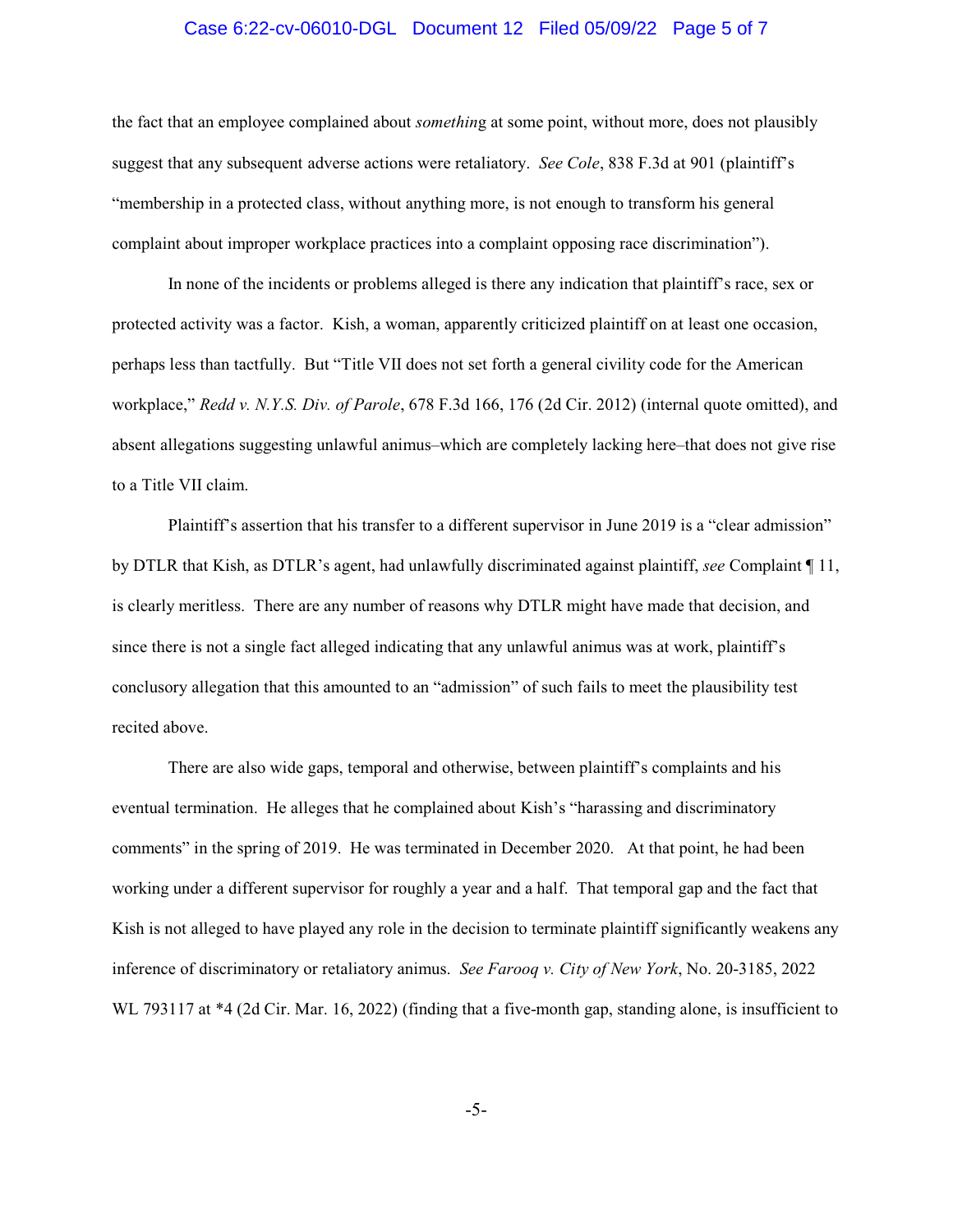### Case 6:22-cv-06010-DGL Document 12 Filed 05/09/22 Page 6 of 7

show causation). And again, even if Kish did have some input into that decision, there are no allegations that would give rise to a plausible inference that she was motivated by prohibited animus.

The other matters alleged by plaintiff, concerning job training, his 401k plan, and allegations against him of sexual harassment, also lack any indicia of unlawful discrimination or retaliation. Plaintiff has not alleged that similarly situated employees outside the protected class were treated differently, or that he ever complained about unlawful discrimination or any practices prohibited by Title VII. Plaintiff has essentially compiled a laundry list of problems that he had at work, and alleged in conclusory fashion that they were all occasioned by unlawful discrimination and retaliation.

That is not enough to state a claim under Title VII. "Conclusory allegations or legal conclusions masquerading as factual conclusions will not suffice to defeat a motion to dismiss." *Kirch v. Liberty Media Corp.*, 449 F.3d 388, 398 (2d Cir. 2006) (citation and internal quotation marks omitted). *See also Chavis v. Chappius*, 618 F.3d 162, 170 (2d Cir. 2010) ("although a court must accept as true all of the allegations contained in a complaint, that tenet is inapplicable to legal conclusions, and threadbare recitals of the elements of a cause of action, supported by mere conclusory statements, do not suffice").

In his response to defendant's motion, plaintiff requests that he be granted leave to amend the complaint, stating that he "can cure any deficiencies in the claims by pleading additional facts." (Dkt. #11 at 13.) He does not provide any inkling of what those "additional facts" might be.

I decline to accept that offer. It is not the Court's job to tell plaintiff how to "fix" the complaint, but to determine whether the complaint presented to the Court states a facially valid claim. It does not, and plaintiff has provided no reason to think that an amended complaint would fare any better.